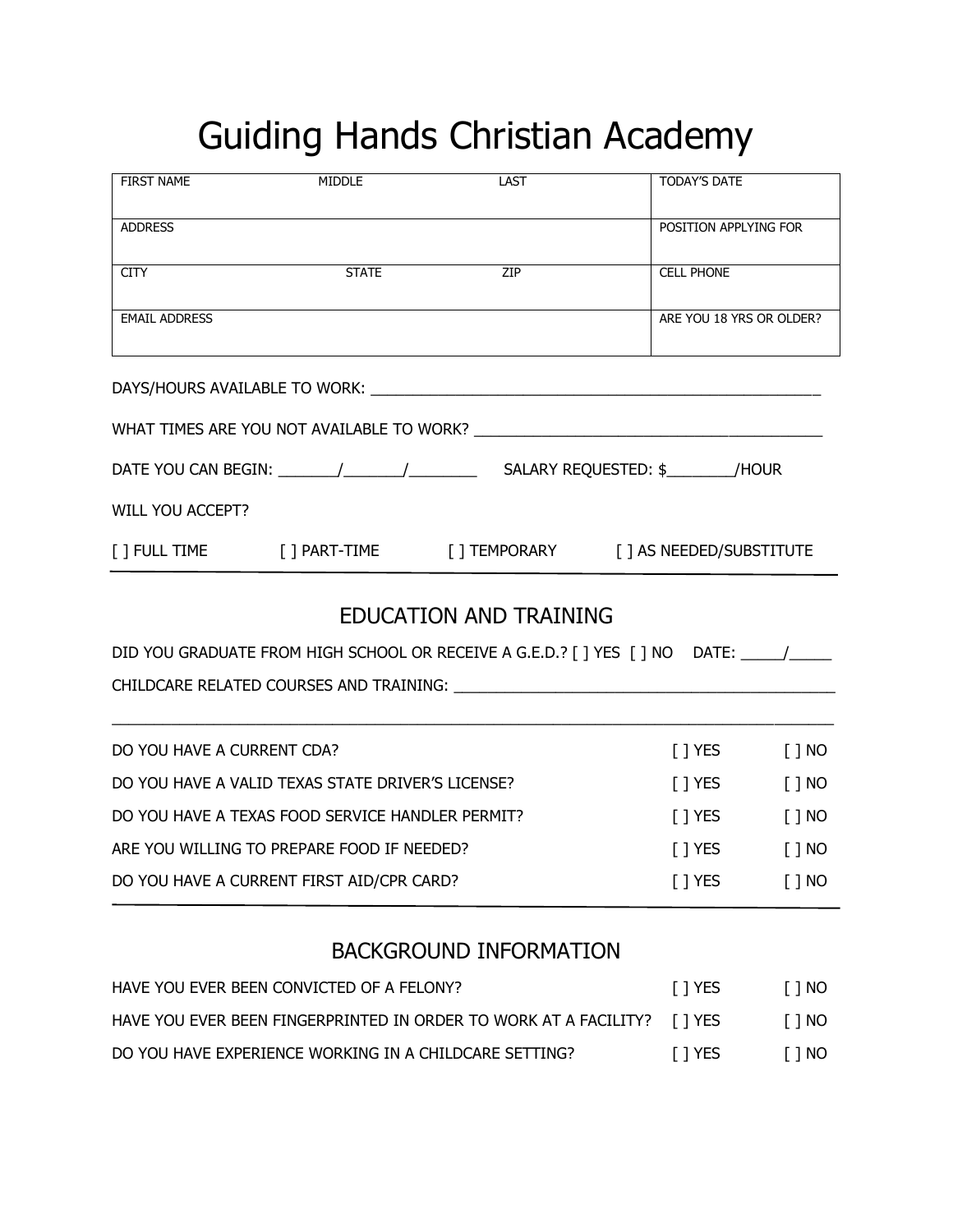## PREVIOUS EMPLOYMENT

START WITH YOUR PRESENT OR LAST JOB

|  | PERSONAL REFERENCES |  |
|--|---------------------|--|
|  |                     |  |
|  |                     |  |
|  |                     |  |
|  |                     |  |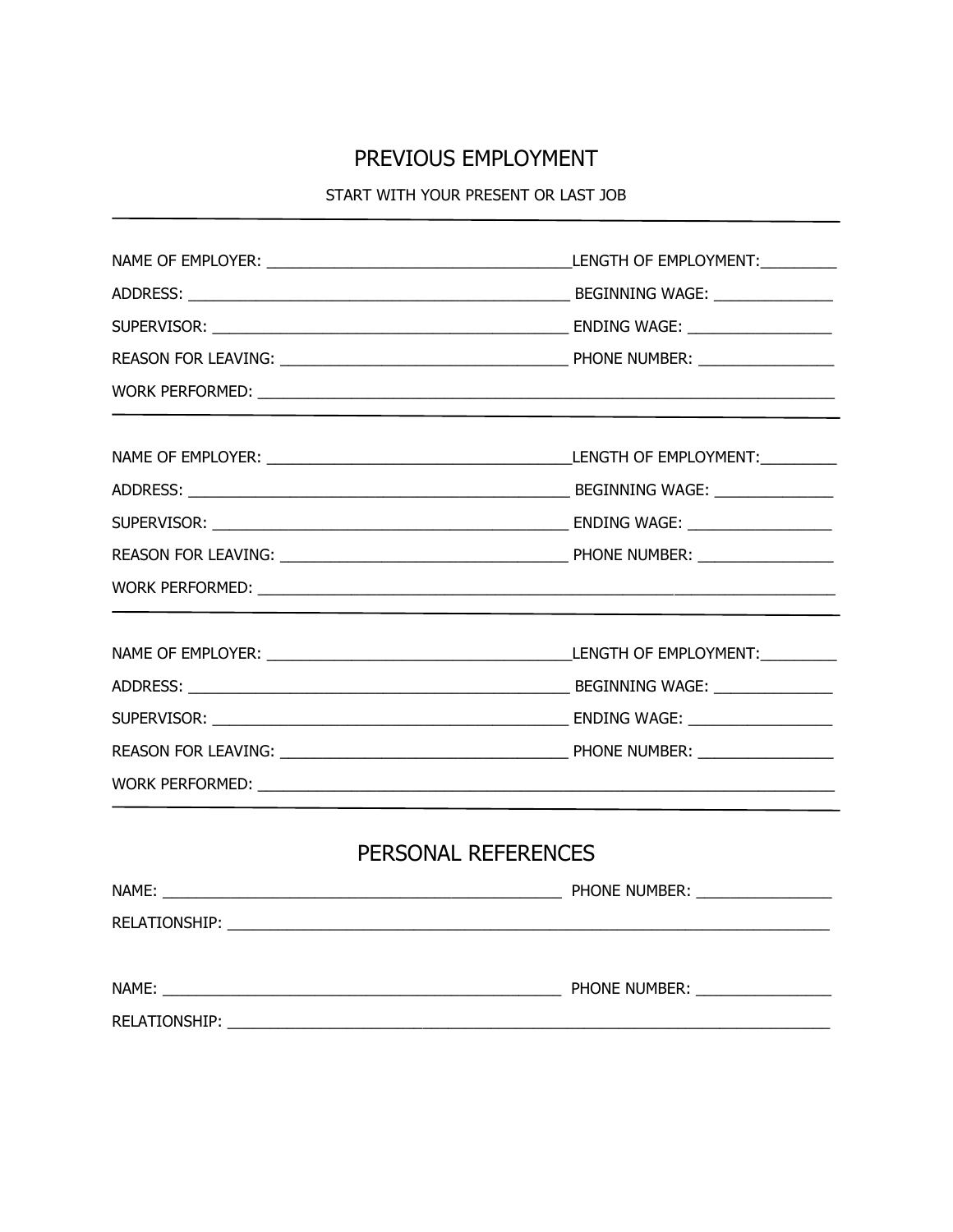## PRE-INTERVIEW QUESTIONNAIRE

PLEASE INCLUDE THIS QUESTIONNAIRE ALONG WITH YOUR APPLICATION. FEEL FREE TO USE ADDITIONAL PAPER IF NEEDED.

1. IN YOUR OWN WORDS, PLEASE DESCRIBE ELEMENTS YOU FEEL MAKE A QUALITY EARLY CHILD DEVELOPMENT CENTER.

2. WHAT QUALITIES DO YOU FEEL A TEACHER SHOULD POSSESS? PLEASE LIST IN THE ORDER OF IMPORTANCE TO YOU.

3. OF THE QUALITIES YOU LISTED, WHICH DO YOU FEEL YOU EXCEL IN AND WHY?

4. GIVE YOUR DEFINITION OF A TEAM PLAYER AND AN EXAMPLE OF HOW YOU PERSONIFY THAT DEFINITION.

5. TELL US HOW GUIDING HANDS CHRISTIAN ACADEMY FITS INTO YOUR LIFE GOALS.